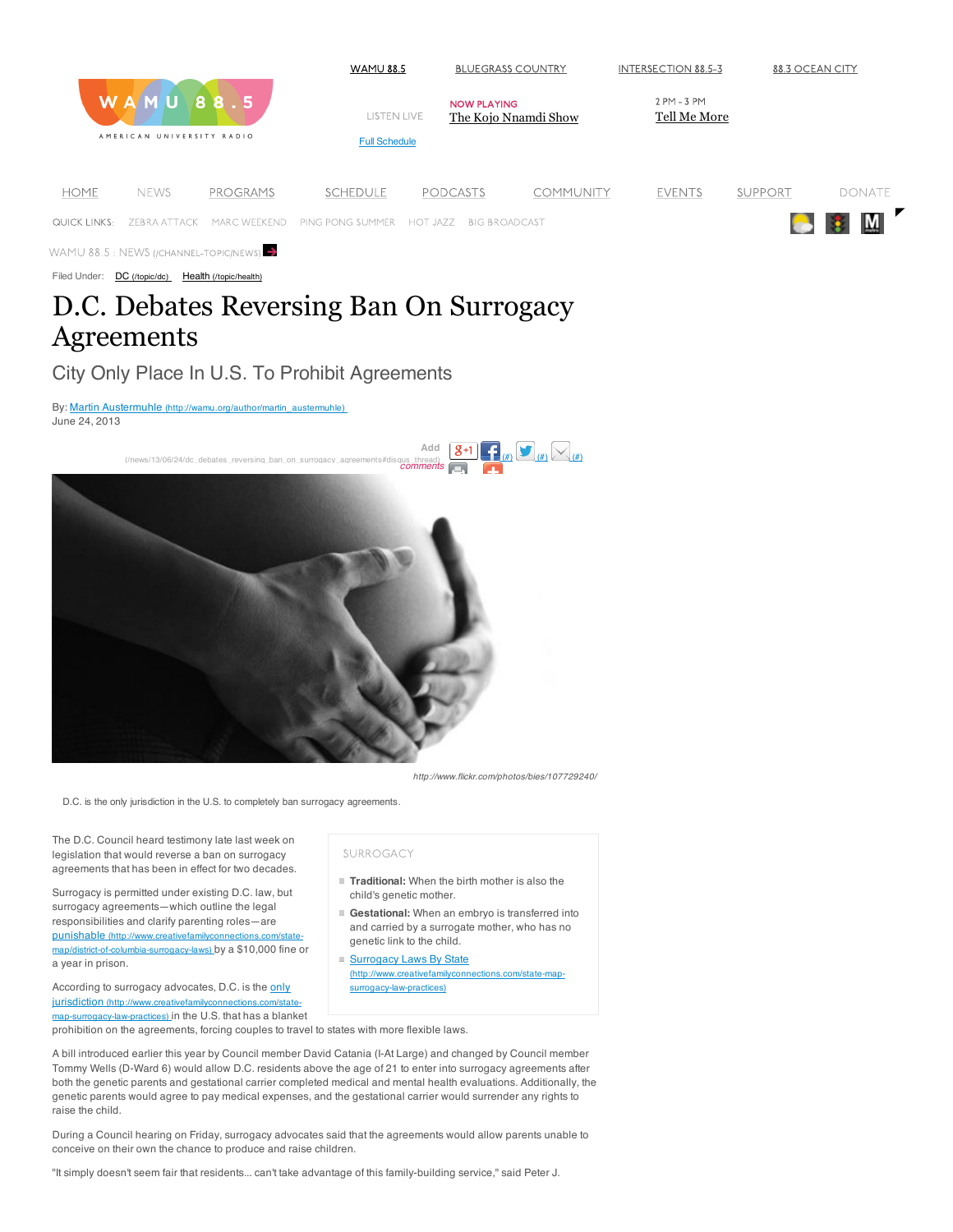Wiernicki, an attorney who has been unable to represent D.C. couples seeking to enter into surrogacy agreements. In Virginia (http://www.creativefamilyconnections.com/state-map/virgina-surrogacy-laws) the agreements are allowed if certain conditions are met, while in Maryland (http://www.creativefamilyconnections.com/state-map/maryland-surrogacy-laws) they are permitted by case law, though not statute.

Surrogacy is especially important for same-sex couples that can legally wed in D.C., testified Rick Rosendall, president of the Gay and Lesbian Activists Alliance. "The District, which was ahead of the national curve in enacting civil marriage equality, must catch up with the new ways by which many families in our city are formed," he said.

But opponents of the agreements urged the Council to maintain its ban on the practice, saying that surrogacy agreements could lead to the exploitation of women and the commercialization of reproduction.

"If you care about women... you must not support their exploitation as disposable commodities," said Kathleen Sloan, a consultant to the Center for Bioethics and Culture (http://www.cbc-network.org/), which has advocated against loosening surrogacy laws in various states.

"Surrogacy is the cause... of life-long pain," said Jessica Kern (http://theothersideofsurrogacy.blogspot.com/) , a Virginia resident who was given up as part of a surrogacy agreement. She said she spent nine years searching for her birth mother.

Despite some public opposition, all 13 members of the Council have co-sponsored the bill, indicating that it will likely pass if and when it comes to a vote. Changes could still be made to the bill, including how long a gestational carrier would have to claim herself as the parent of a child.

Nancy Polikoff, a law professor at American University, testified (http://beyondstraightandgaymarriage.blogspot.com/) that gestational carriers should be given 24 hours from the time of birth to decide if they want to remain the parent of the child.

"Unlike gamete donation of either egg or sperm, gestation requires acts of caring for a growing fetus. I believe those acts entitle that caregiver, the pregnant woman, to claim parentage of the resulting child," she testified.

NPR

Polikoff, who supports legalizing the agreements, also said that the bill should contemplate traditional surrogacy, under which the woman carrying the child is also its genetic mother.

ARTS & CULTURE (*[TOPIC/ARTS\_CULTURE*)

#### WAMU 88.5

## Community Art Projects Endure Even After Holiday Season Ends

Christmas may be over, but the impact of holiday service projects across the area will continue well into the new year.

FOOD (ITOPIC/FOOD)

### NPR Struggling Food Banks Find New Ways To Fight Hunger  $($ /programs/tell\_me\_more/13/12/26/strug WHat S III Store FOI ght hunger)

Food banks are struggling to provide dwindling supplies to a bigger base of recipients. Guest host Celeste Headlee talks with Bloomberg Businessweek contributor Roben Farzad about how food banks are coming up with new ways to feed the hungry.



## School Testing Systems Should Be Examined In 2014

 $(\text{/news/13/12/26}/\text{community}$  art\_projects (/programs/morning\_edition/13/12/25/futuresseries\_examining\_education)

Our series on the future continues with a discussion about education. *Morning Edition* co-host Steve Inskeep talks to Linda Darling-Hammond, a former adviser to President Obama, who is dismayed to see his administration build on the high-stakes testing requirements introduced by the Bush administration.

TECHNOLOGY (TOPIC/TECHNOLOGY)

Commuting's Future? (Hint:

NPR What's In Store For

There's Hope)

 $(\text{/news/13/12/24/whats}$  in store for commutings future hint theres hope)

Students thinking about the road ahead for transportation imagine everything from flying cars and hovercraft to crowdsourced car design and driverless vehicles. A key part of planning, says one expert, is that changes must not only make life better for commuters, they must also be done in a way "that this planet can support."

### LEAVE A COMMENT

Help keep the conversation civil. Please refer to our Terms of Use (/terms\_of\_use) and Code of Conduct (/code\_of\_conduct) before posting your comments.